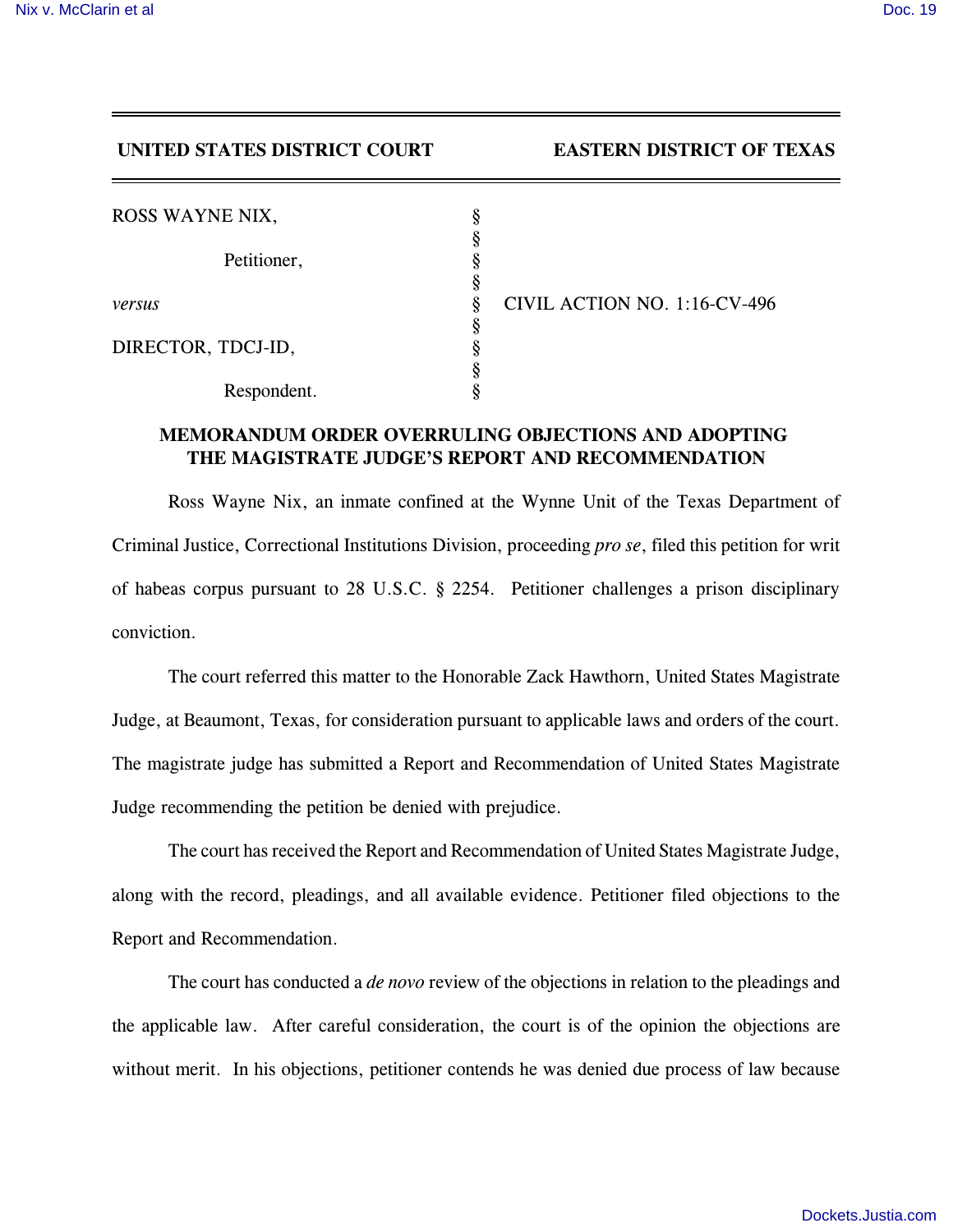procedural rules were not followed during his disciplinary proceeding. However, the magistrate judge correctly stated that as petitioner is not eligible for release on mandatory supervision, he was not entitled to due process of law before receiving the punishment imposed as a result of the disciplinary conviction. *Madison v. Parker*, 104 F.3d 765, 769 (5th Cir. 1997); *Orlenna v. Kyle*, 65 F.3d 29, 31-33 (5th Cir. 1995).

## **ORDER**

Accordingly, petitioner's objections are **OVERRULED**. The findings of fact and conclusions of law of the magistrate judge are correct and the report of the magistrate judge is **ADOPTED**. A final judgment will be entered denying the petition.

In addition, the court is of the opinion petitioner is not entitled to a certificate of appealability. An appeal from a final judgment denying habeas relief may not proceed unless a judge issues a certificate of appealability. *See* 28 U.S.C. § 2253. The standard for a certificate of appealability requires the petitioner to make a substantial showing of the denial of a federal constitutional right. *See Slack v. McDaniel*, 529 U.S. 473, 483-84 (2000); *Elizalde v. Dretke*, 362 F.3d 323, 328 (5th Cir. 2004). In order to make a substantial showing, the petitioner need not establish that he would prevail on the merits. Rather, he must demonstrate that the issues raised in the petition are subject to debate among jurists of reason, that a court could resolve the issues in a different manner, or that the questions presented are worthy of encouragement to proceed further. *See Slack*, 529 U.S. at 483-84. Any doubt regarding whether to grant a certificate of appealability should be resolved in favor of the petitioner, and the severity of the penalty may be considered in making this determination. *See Miller v. Johnson*, 200 F.3d 274, 280-81 (5th Cir. 2000).